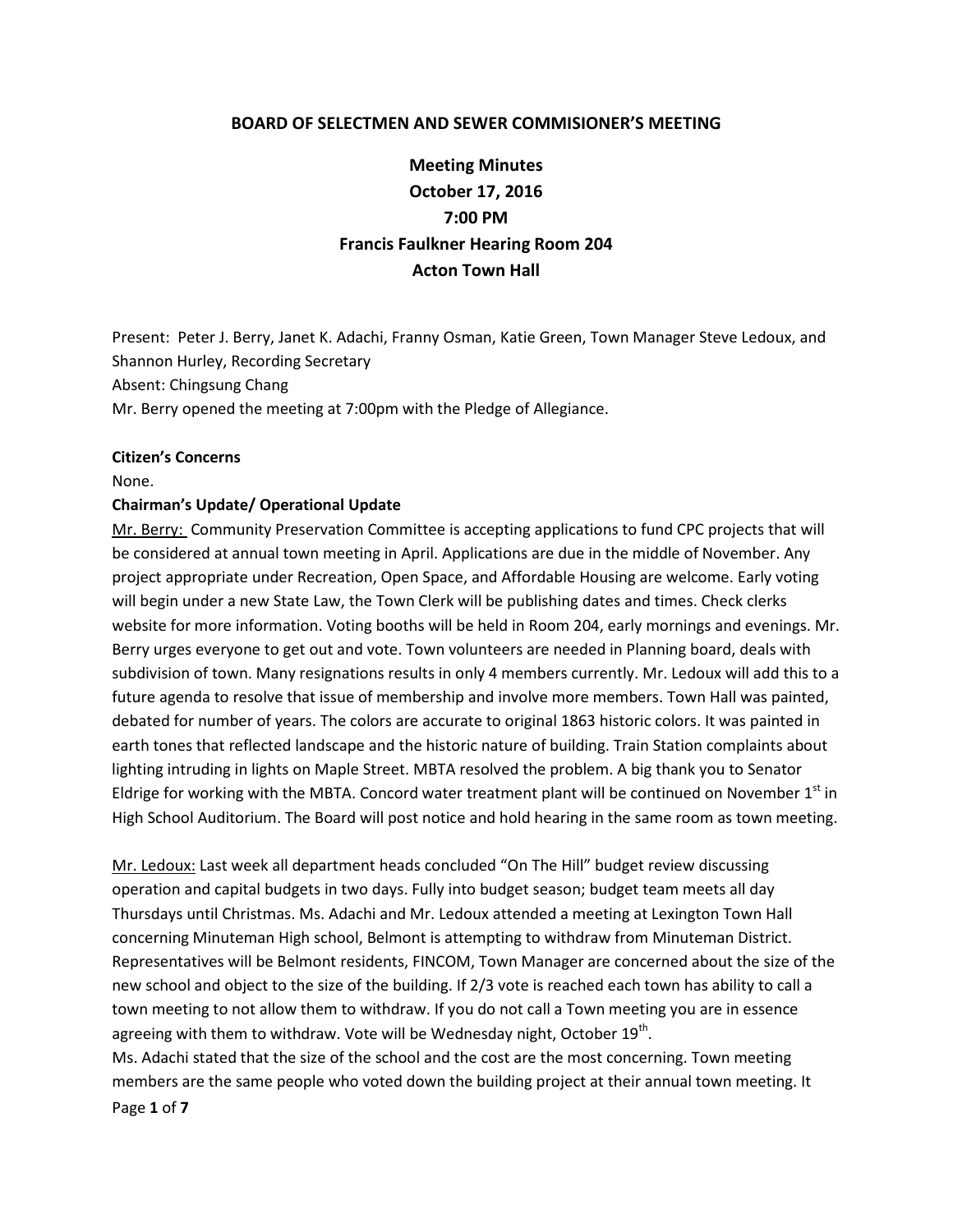was not necessarily clear that they wanted to withdraw from the district. If they get the 2/3 vote the Town Clerk will have to pass that along to the School Committee, School Committee would have to distribute that to 16 town members, 60 day waiting period kicks in to call a town meeting to propose they do not withdrawal, no action it is an approval, slow approval process. Education process will be long because Belmont people do want to stay in district. If fail to get 2/3 vote still member of district and obligated for the new building project, their share of the capital.

Mr. Ledoux speaks about dates for a site visit for the water treatment plant, Friday October 28<sup>th</sup> 10am-3pm and Monday October 31<sup>st</sup> 10am-1pm. All OK with 10am Friday 28<sup>th</sup>. Acton Leadership Group meeting, discussion was preliminary point of view of the finance committee. Still waiting for finalization until something changes. Intent to review point of view of Tri-Boards meeting slated for November 14<sup>th</sup>. Selectmen and school committee will have time to review it at the next meeting before the Tri-Board Meeting.

### **Public Hearings and Appointments**

Common Victualler License, Drishty, LLC D/B/A Subway Restaurant: Two locations, 134 Great Road and 255 Main Street. Mr. Drishty Patel, common victualler license. Is only a license to serve food, not liquor. Mr. Patel has been working in Subway for the last 5 years.

Ms. Green motions to approve the two Common Victualler Licenses. Ms. Adachi seconds. All Ayes 3-0

**Presentation by Insulet Corporation:** Mr. Ledoux gives a brief introduction and states that he has met with Insulet Corporation about a month ago. Mr. Patrick Sullivan, President and CEO of Insulet Corporation, grew up in Sudbury. Owned a Boxborough company, Women's Health Care company and in Marlborough. Innovated medical device company based in Billerica, MA, headquarters. Founded in 2000. Focuses on diabetes, specifically Type One diabetes that involves the need for insulin. Gives background of diabetes. Mr. Sullivan describes their wireless pod that is provided with insulin that will pump into patient's body. Usual devices have 42 inches of tubing. Insulet's pump is controlled by a wireless device that you can place on arm, abdomen, buttock, etc. Pod contains insulin and can pump into body wirelessly, complete freedom to live normal life. Waterproof, good for 3 days, and put a new one on. 100,000 patients worldwide that use this device, 75,000 use the product in USA. \$300,000 in revenue with about 600 employees in the United States. Currently manufactured in China, 17 million per year. Invest \$130-\$150 million, over 5 years, at the plant and automated equipment installation in facility. Plan to acquire by the end of this year; by the first quarter of 2017, site must be ready in order to start business in 2019. 500 additional employees to hire. Must be manufactured in a clean environment, class 100,000 "clean room", completely sterile. FDA regulations are set. Bring employees from Billerica. Option to move to Massachusetts or Texas. 100 Nagog Park, Acton Ma. Asking price \$7,000,000.

Page **2** of **7** Ms. Osman excited about possibility because the buildings have been vacant for an extended period of time. Ms. Osman asks if Insulet would have needs for public transportation in the town, mentioned cross town connect to transport employees. Concerned about the ability for people with disabilities to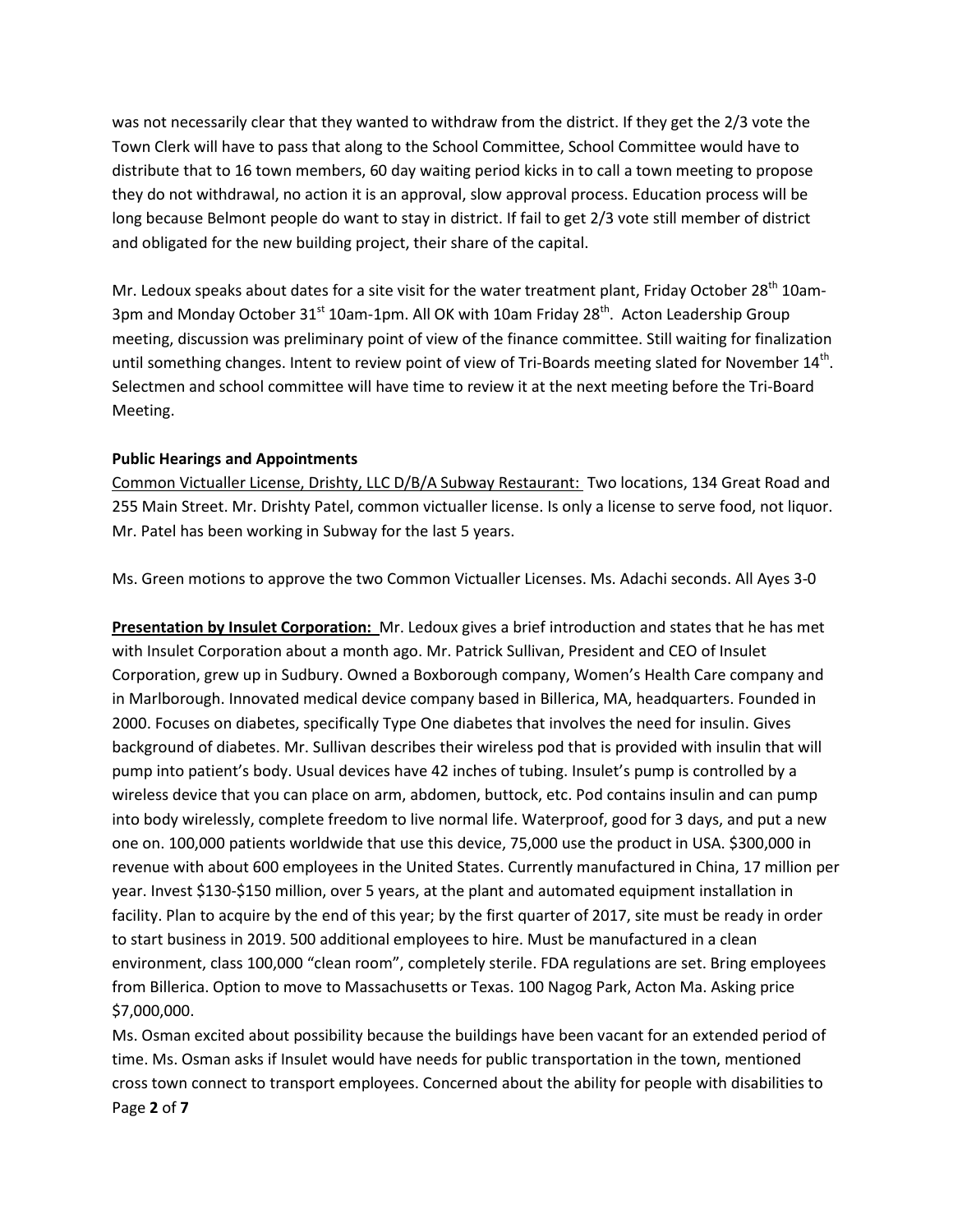work in the building, Mr. Charles Alpuche, Senior Vice President, Global Manufacturing and Operations, stated that there was work that will not be as automated such as manual process for boxing the product for shipping. Ms. Adachi questions if Nagog Park facility is it too small. Mr. Alpuche described that their Billerica location is all engineering and currently they are look for housing the manufacturing facility and keep a portion in Billerica. The future goal is growth, expansion capability.

Ms. Adachi asks if they have any sense of how much water the company will be needed? Mr. Alpuche states that there is no water use used in manufacturing projects, just bathroom use.

Ms. Green excited to hear about this company, moving further off of 95 is exciting and growing digital health is something that should be pushed more. Ms. Green asks where do most of employees live now? Mr. Sullivan states that most live in and around Billerica.

Ms. Green wondered about timing since we do not have Town meeting until beginning of April. Mr. Sullivan explains that a purchase and accusation would have to come before April, formal agreement must be made. Ms. Green explains it is not a binding agreement that it will pass. Spoke about a special town meeting.

Ms. Green asks about employees moving from China. Manufacturing will stay in China and the main goal is to reduce the amount of processes in China.

Discussion ensued about jobs. Insulet is hoping to hire 500 employees. Currently they are hiring 1  $\frac{1}{2}$ people per day. Have had Interns from MIT.

Mr. Berry is also excited to hear the presentation and a good sign of the economy coming back. Nagog has a lot of empty store front. Touched upon how traffic is always an issue, 2A is always congested. Train station, MBTA reverse commute; suggested to sell jobs from the train schedules, Boston and Devens.

Mr. Berry minuteman tech providing more high tech courses, welding, special equipment, less than high school engineers. Baker administration not a lot of people trained. Insult explains that they are in need of laser welding techniques, need for educated and technical employees. Ideal place to recruit.

Ms. Osman asks about the pollution risk. Mr. Sullivan explained that the parts are brought in and the clean air room would have special filters to process the air. Employees are required to special equipment, positive air that pushes anything out. Pods are then sent through a sterilizer, partly heat, ethaline oxide which happens in New York.

# **Citizen questions:**

Ann Shine, South Acton was concerned that they were affiliated with JDRF. Mr. Sullivan stated that they have a relationship with them, no formal, just working. Ms. Shine asked if the pod is covered by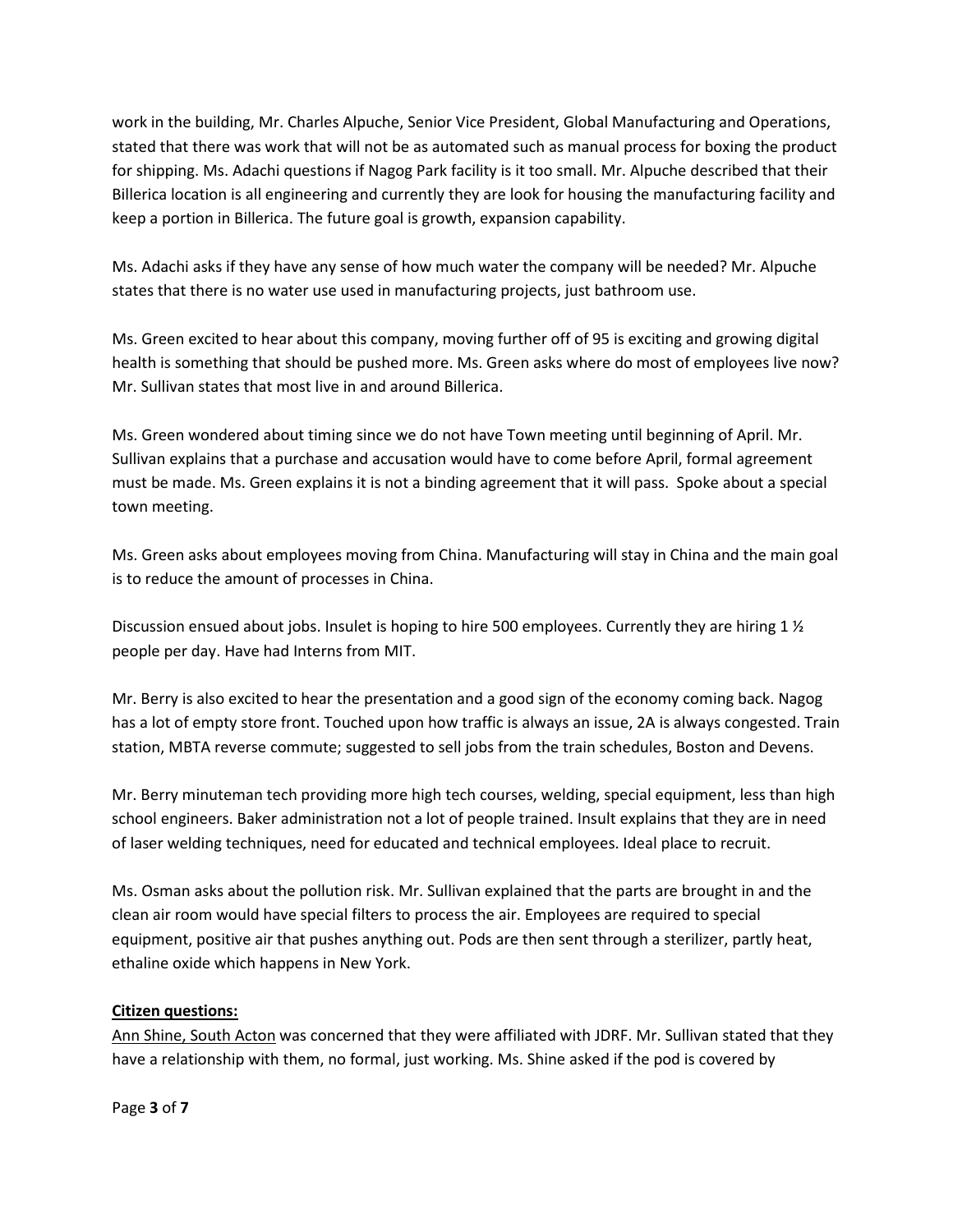insurance and how much does it cost? The pods last for 3 days, broadly covered by most, same cost as electronic, same price as usual. Ms. Shine suggested having a special town meeting.

Debra Simes, Concord Rd inquired about after three days do user throws it away? What plastics are involved? Insulet states that consumers may send pods back for recycling. Outside facility that does this. Debra also asked if there are females in upper management. Insulet states that many are.

Derek Chen, Great Road states the annual report for last three years, loses for this company were 650 million in loses, did this pod take 11 years to take off. Insulet stated that it was approved by the FDA in 2005, new version came out in 2013 smaller device. Least of which no Medicare reimbursement, over 65 US Government will provide #1 priority for Medicare reimbursement. 2005 founded, net loses, 700k. \$350 revenue for 2016. Long road with the technology, hard work to bring to support from town substantial medical device.

Mr. Berry authorizes Town Manager to continue with these negotiations and continue to keep the Board updated.

**Morrison Farmhouse Public Forum:** Mr. Berry asks for the Board to bring up any issues. Ms. Osman reasons it was not viable to put housing there, etc. Does not feel that way anymore, excited about a farm. Sole house, rentals for housing authority. Farm that has education options for youth and disabilities. Room and energy for that in Acton. Ms. Osman read an additional letter from Commission of Disabilities, benefit for, handicap bathrooms, raised gardening beds for people who use wheelchairs. Completion of project, lack of handicap accessible bathroom should be included. Variety of services. Bruce Freeman Rail Trail, Conservation, farming activities. Does not want to knock down (current structure).

Ms. Adachi – Based on everything that is submitted we will not make a decision tonight since there are a fair number of people who say it should be demolished. Idea of habitat for humanity to come in and overhaul it with no cost to us and give it to someone who can use it and is eligible for it. Mixed feelings, respect preservation of open space, historical preservation is also important to people in this existing accessible would make it expensive and complicated.

Ms. Green – Historical Commission discussed at last meeting and agreed to preserve farmhouse and move it close to the Bruce Freeman Rail Trail and use CPA funds to fund preservation. Ms. Green commented on the frustration felt and number of public forums regarding this topic and it keeps getting pushed off. House may be demolished by neglect. General agreement with a plan of action to get to a decision. Morrison Farm committee is not focused on the house and if we do need another committee for the house we need to figure it out. Requests to come to general consensus to be torn down, save, or carve a private lot.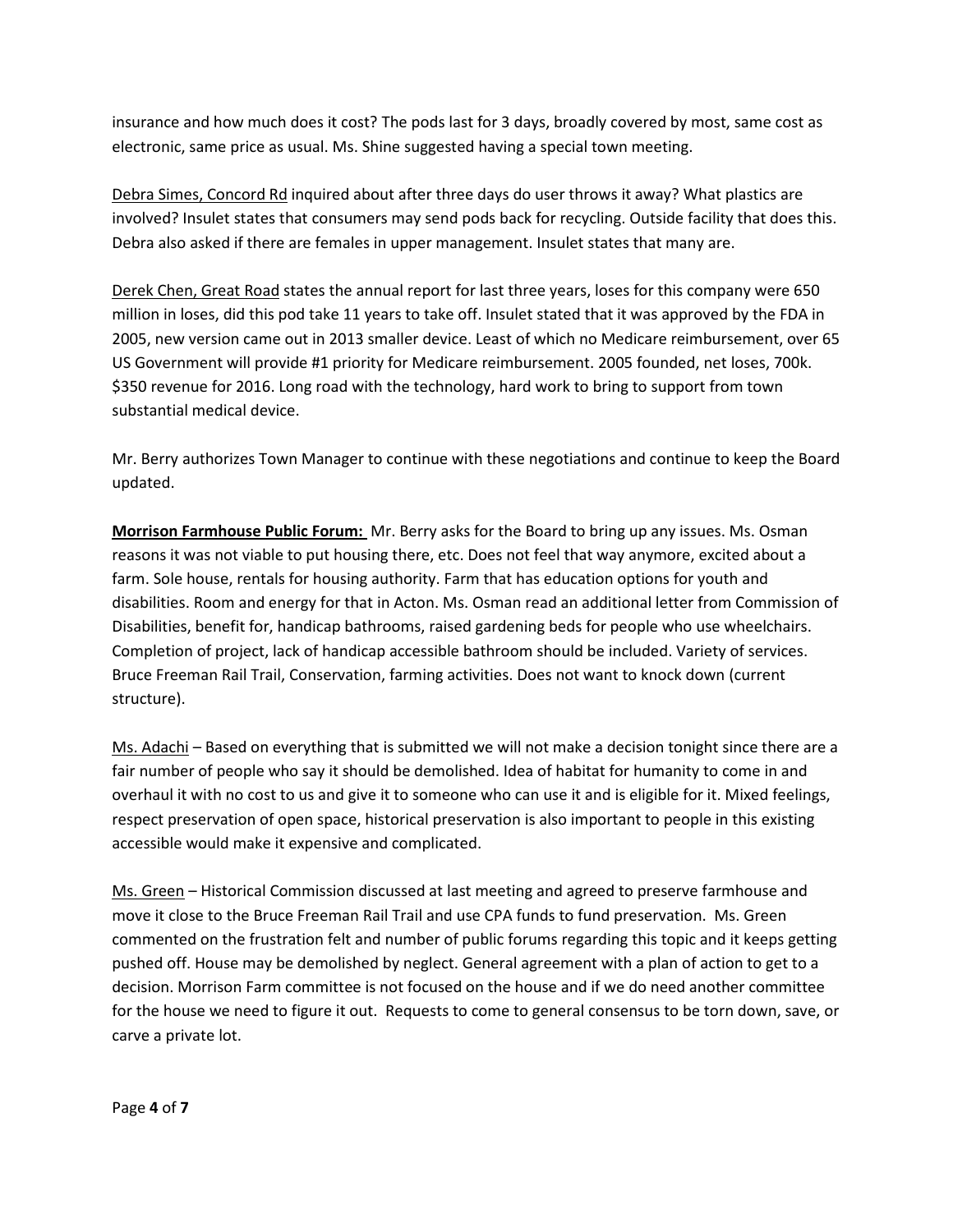It was discussed that money to demolish will need to put into next year's budget; we will need a town meeting for this, CPC plan, moving of the house, etc.

Debra, Concord Rd: Abutter expressed concern that it is hard to get information about what most committees are doing. Wish that that were different. Would not like to see the house separated from the actual site. Glad agricultures happing on the property now. Food self-sufficient, no land to go out of agriculture uses. Acton community farm, another farm coming in to be a satellite. Housing for the farm manager would be a great use for that.

Caroline Reed, 138 Great Road - Habitat for Humanity is interested in 49, single family homes. Lack of affordable house, serve families with 30 percent income. Advocate for affordable housing for a family, tearing down would be terrible.

Walter Foster, 3 Jesse Drive – Thanked the board for putting this on the agenda. Mr. Foster discussed the history of Morrison Farm. Cannot separate the house from the land, do not carve up the land, political will behind is to purchase the "centerpiece" properties. Most visible and emblematic of the town, should always be accessible to all of the people in the town. Asks the Board to at least make that decision. Concord Road views, maintain them. Trail network, CDC was voted on access through Bruce Freeman Rail Trail.

Mr. Berry suggested moving the house closer to the Bruce Freeman Rail Trail. Mr. Foster agreed to move house, house is preserved just somewhere else.

Bob VanMeeter, 2 Half Moon Rd. – In favor of house being turned over to Habitat for Humanity. Hard to understand one corner of the site can't be separated and made into homes.

David Honn, Historic District Commission – Concerned that CPC funding, nothing in there to demolish a house. Had to make amends to renovate the house, \$200,000 worth of work. Mr. Ledoux stated it was more like \$70,000 to renovate. Turned into \$100,000 for asbestos removal. No one has lived there since the work, more work has to be done.

Ann Forbs, 25 Martin Street – Gaining ground situation in Concord. Keep farming a piece of agriculture land, the house birthplace. Urge the board to investigate what other towns have done i.e. national register, farm land and buildings. Clarify funding, accessible, rented out for offices, working gaining ground can use handicap accessible. Hope it is part of the process.

8 School Street- concerned about how we bought parcel to begin with, towns goal was to preserve farm and by destroying the house, barn and making changes we are not fulfilling our goal. Encourage the town to lease farming or allowing the town to lease it to people who need homes at a reduced rate. Significate thing for the town. No other farms in the town.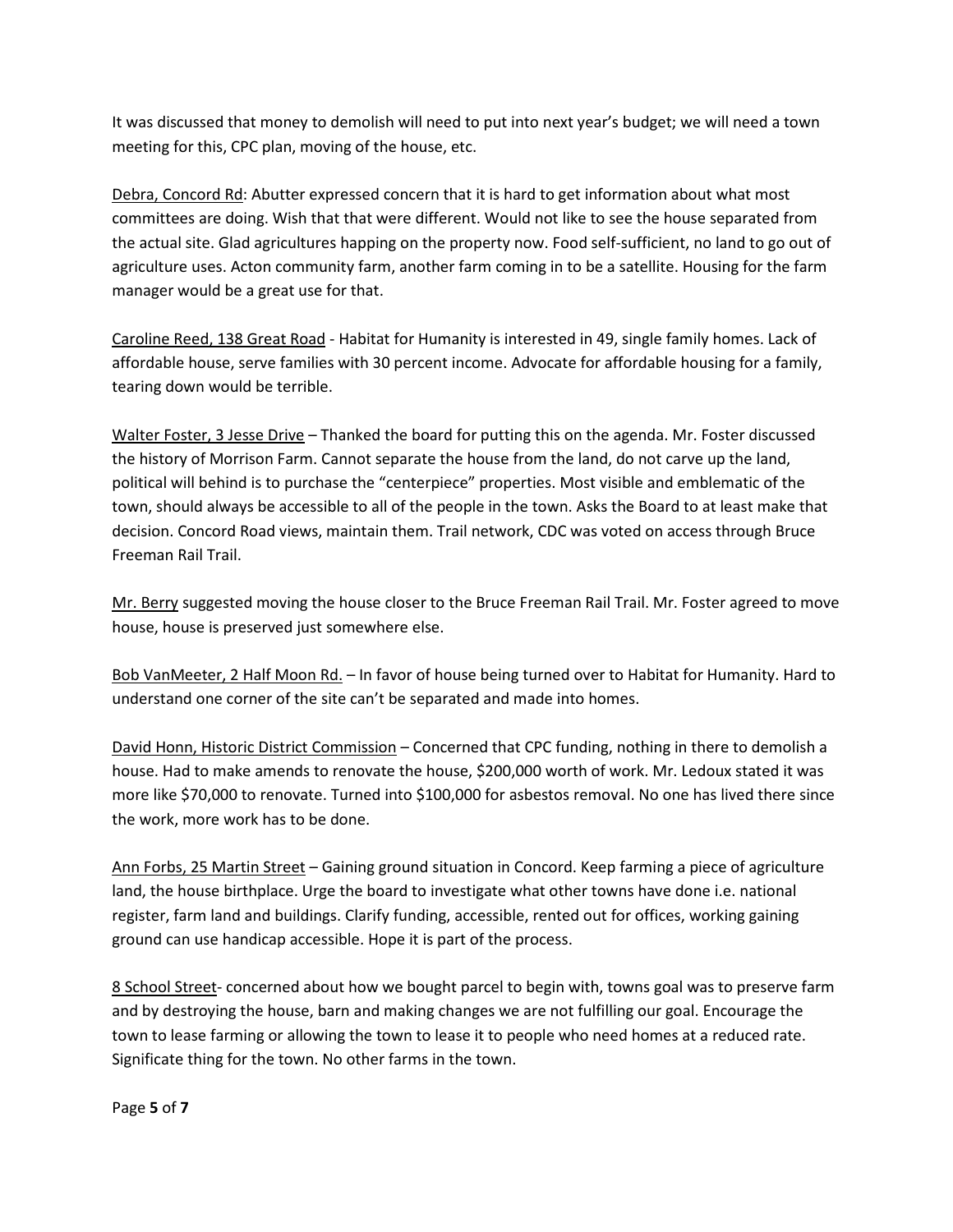Marianne Ashton, Morrison Farm Committee-Appreciated Mr. Foster's presentation. Feels strongly about land that should be kept together, not split off. Farming significant, community gardening, farming going on 40 individual farmers, not one. Biggest concern, land kept all together. House in current spot, usage that is compatible.

Bill Mullen – Eliminate issue by pursuing land swap idea, Robins memorial, cemetery land, issue goes away. House is preserved, barn is preserved, and agriculture is preserved. Make decision tonight to keep the land as a whole, preserve the house and gain access, use all of the land that solves all problems.

Catherine Fochtman, Recreation Director – Stated that she would like to bring educational and nature education. Horticultural therapy, camp program, nature exploration; a lot of children are not going outside. High level recommending education. Concept was to a building to stand in for the barn, develop a larger space for classrooms, general gathering.

Ms. Green stated her position has not changed, does not think cutting up the land is good. Preserving the house and take into account the costs, rehabbing it for bathrooms, classrooms, etc. How and who would go about it? Keep the entire Town own land; preserve the house in some fashion.

Ms. Adachi had mixed feelings, appreciates Habitat's proposal and is in consensus to keep parcel intact. Consider all possible ideas that it would not be hideously expensive for the town. Barn would be great for education on the property. Farming, CSA's would not want to shut down community gardens, gets people outside. If people had extras it would be great if it is not wasted. Parking places off of Icehouse Farm, a lot of history of the town to educate not only the farm but other things in the Town. Need to make it inviting.

Ms. Osman agreed with Ms. Green. Should not separate land out, too many possibilities. Willing to vote. Note to selves: Set up to work with Habitat to see if we can use another property with them on.

Mr. Berry was strongly a fan of Habitat and affordable housing. Open space committee does not want to separate. Splitting and zoning, not confident in the 2/3 vote. Agrees to keep property intact, find out who does the work, who pays for it.

Ms. Adachi was concerned about farm steward idea to occupy the house. Management Company would have to deal with landlord responsibilities, other uses for them to use

Ms. Green moved that the Board feels that we keep the Morrison Farm property intact. Ms. Adachi seconded. All Ayes 4-0.

Page **6** of **7** Charlie Aaronson, Volunteer Coordinating Committee – MFC did not have a charge, modified verbally by BOS but never documented. May be in town archives of the original charge. Membership original did not have specific representative, guidelines abutter rep, etc. At large nothing was documented.